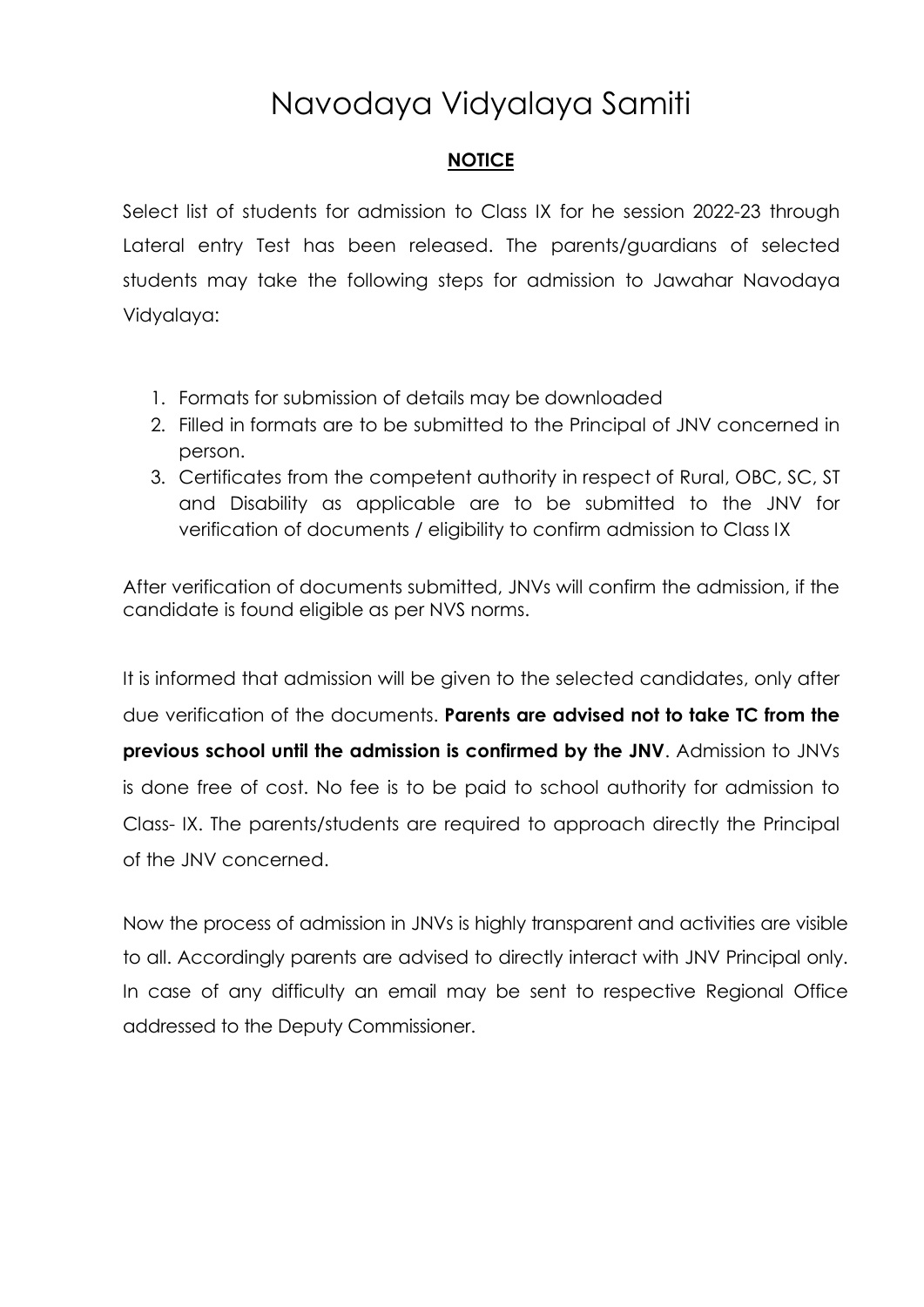### (To be filled by the Parent/Guardian of the Candidate with the help of the Headmaster/Headmistress of the School from where the candidate passed Class VIII Examination)

|                                                                                                                                                                                                                               | 1. Name of the Candidate: 1. 2008 1. 2009 1. 2009 1. 2010 1. 2010 1. 2010 1. 2010 1. 2010 1. 2010 1. 2010 1. 20 |      |            |    |                   |                            |  |  |  |  |
|-------------------------------------------------------------------------------------------------------------------------------------------------------------------------------------------------------------------------------|-----------------------------------------------------------------------------------------------------------------|------|------------|----|-------------------|----------------------------|--|--|--|--|
| Aadhar Number: National Analysis of the Aadhar Number of the Aastal Analysis of the Aastal Analysis of the Aastal Analysis of the Aastal Analysis of the Aastal Analysis of the Aastal Analysis of the Aastal Analysis of the |                                                                                                                 |      |            |    |                   |                            |  |  |  |  |
|                                                                                                                                                                                                                               | 2. Gender                                                                                                       | Male | Female     | TG |                   | <b>PHOTO</b><br>of student |  |  |  |  |
|                                                                                                                                                                                                                               | 3. (a) Category                                                                                                 | Gen  | <b>OBC</b> | SC | <b>ST</b>         |                            |  |  |  |  |
|                                                                                                                                                                                                                               | (b) Caste                                                                                                       |      |            |    |                   |                            |  |  |  |  |
|                                                                                                                                                                                                                               | 4. Date of Birth                                                                                                | Date | Month      |    |                   |                            |  |  |  |  |
| Date of Birth in Words                                                                                                                                                                                                        |                                                                                                                 |      |            |    |                   |                            |  |  |  |  |
|                                                                                                                                                                                                                               | 5. Father's Name                                                                                                |      |            |    |                   |                            |  |  |  |  |
|                                                                                                                                                                                                                               | 6. Mother's Name<br><u> 1980 - John Stein, Amerikaansk politiker (</u>                                          |      |            |    |                   |                            |  |  |  |  |
|                                                                                                                                                                                                                               | 7. Name of the Guardian and<br>8. School(s) from where the candidate passed VIII.                               |      |            |    |                   |                            |  |  |  |  |
|                                                                                                                                                                                                                               | Particulars<br>(i) Month & Year of Joining                                                                      |      |            |    | <b>Class VIII</b> |                            |  |  |  |  |
| (A)                                                                                                                                                                                                                           | (ii) Month & Year of Passing                                                                                    |      |            |    |                   |                            |  |  |  |  |
|                                                                                                                                                                                                                               | (i) Name of the School                                                                                          |      |            |    |                   |                            |  |  |  |  |
| (B)                                                                                                                                                                                                                           | (ii) Is It a recognized school? (YES/NO)                                                                        |      |            |    |                   |                            |  |  |  |  |
| (C)                                                                                                                                                                                                                           | Name of the Village or Town in which<br>School is located.                                                      |      |            |    |                   |                            |  |  |  |  |
| (D)                                                                                                                                                                                                                           | Name of the Block                                                                                               |      |            |    |                   |                            |  |  |  |  |
| (E)                                                                                                                                                                                                                           | Name of the District                                                                                            |      |            |    |                   |                            |  |  |  |  |
| (F)                                                                                                                                                                                                                           | Location of the School Indicate<br>RURAL/URBAN                                                                  |      |            |    |                   |                            |  |  |  |  |

(Separate certificate is to be obtained if the candidate had studied class VIII in different schools)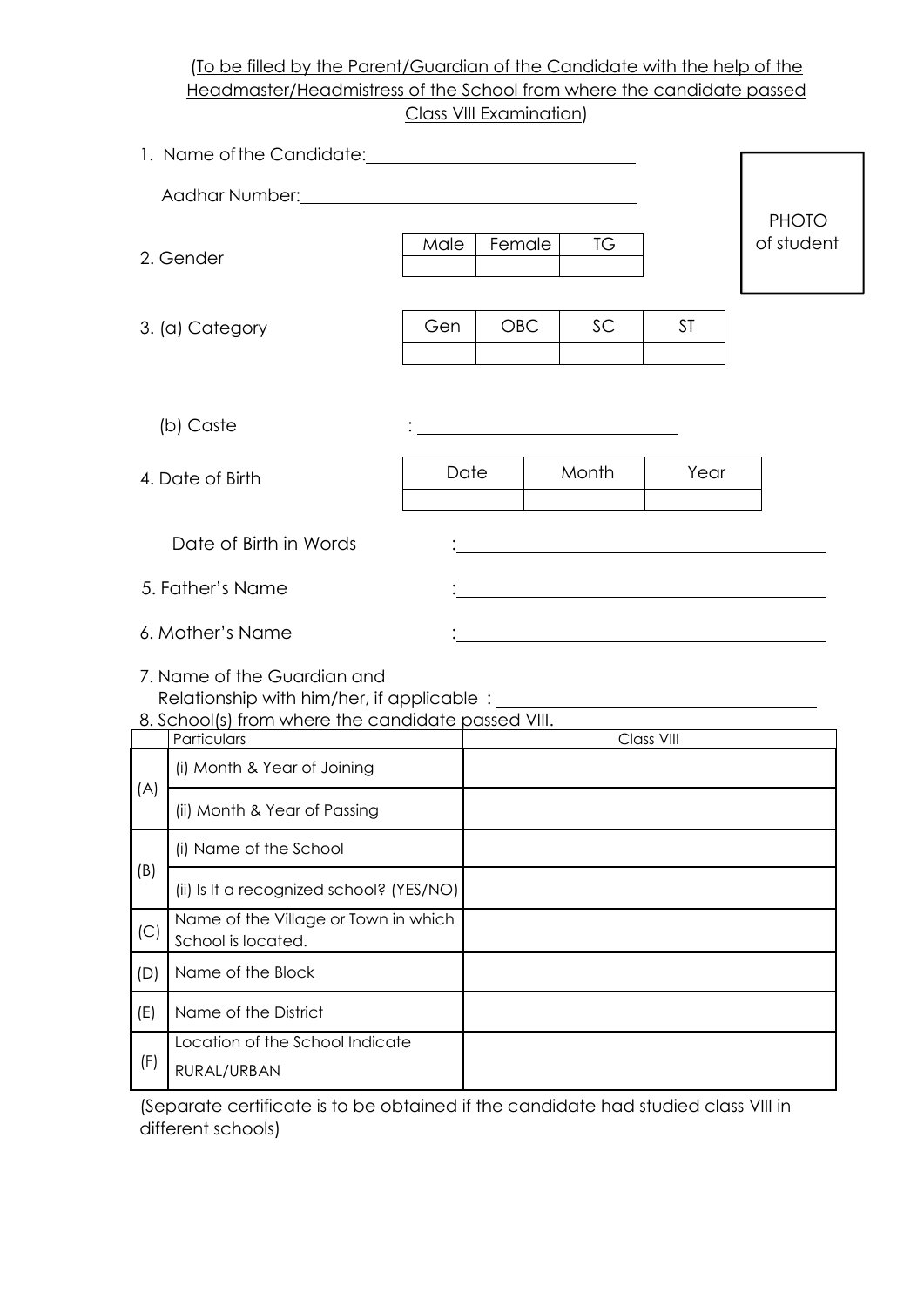# **CERTIFICATE**

### (BY PARENT/GUARDIAN OF THE CANDIDATE CONCERNED)

Certified that the information given above is true to the best of my knowledge and belief. In case, any part of the information furnished by me is found incorrect, the admission of my child/ward may be cancelled. I am ready to produce the relevant certificates issued by Competent Authorities as and when asked for.

|                                                | Signature of PARENT/GUARDIAN |
|------------------------------------------------|------------------------------|
| Entries verified, certified and found correct. |                              |
| Signature of the HEADMASTER/HEADMISTRESS       |                              |
|                                                |                              |
|                                                | School Seal:                 |

(NOTE FOR THE HEAD OF THE SCHOOL**: -** Following Certificate is required to be issued in respect of candidate selected for admission in JNV in the respective district).

### CERTIFICATE BY THE HEAD OF THE SCHOOL

Certified that the information given above is found correct as per our school records. It is also certified that Master/Kumari was admitted in this School in Class\_\_\_\_\_\_\_\_\_\_\_\_\_\_\_\_\_\_\_\_\_\_\_\_\_\_\_\_\_\_\_(date) and passed Class VIII on (date).

Signature of the Head of Institution

last studied with School Seal

Date :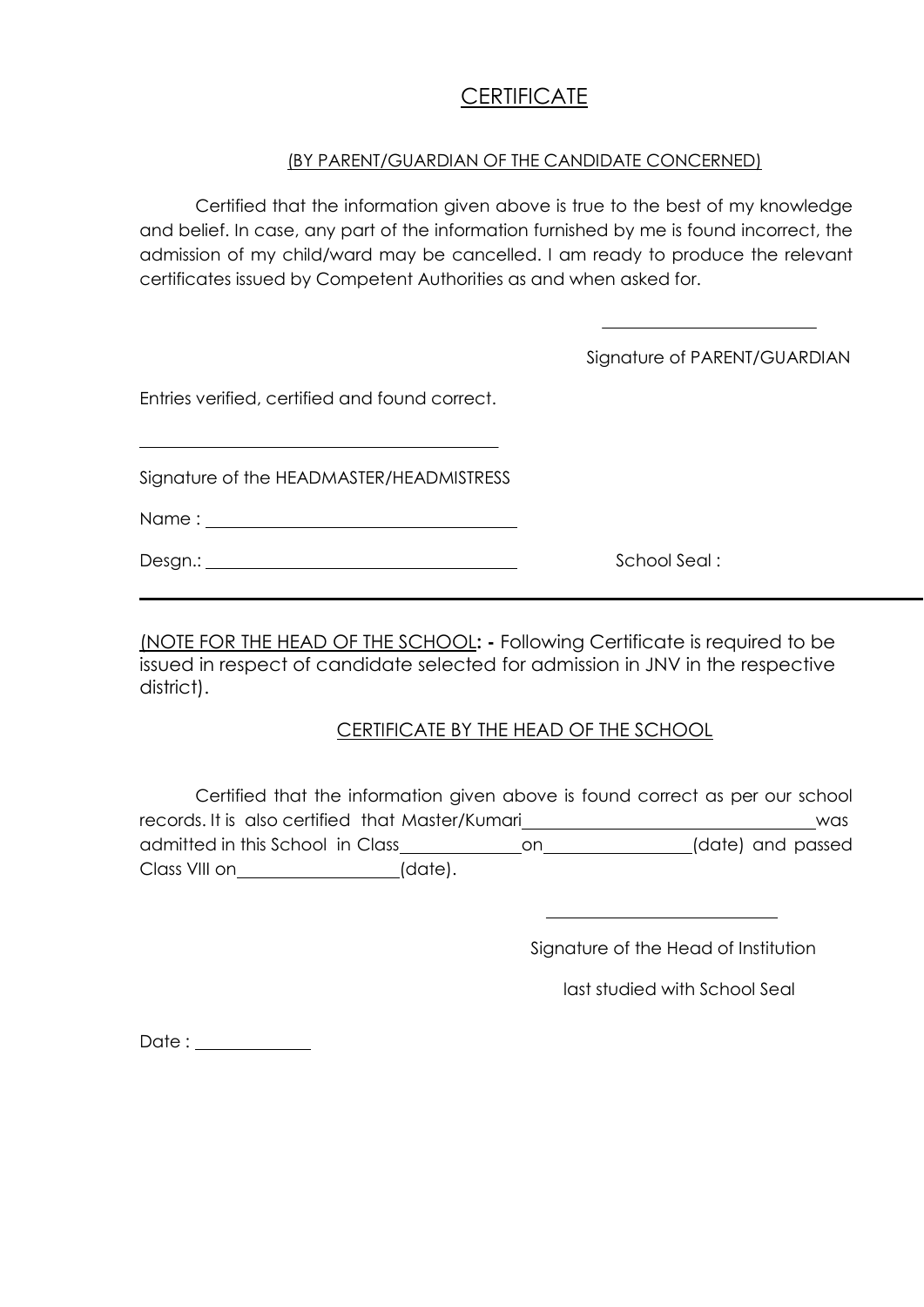# **UNDERTAKING BY THE PARENT/ GUARDIAN**

Certified that the information given in the application form for admission into Class IX in Jawahar Navodaya Vidyalaya, District:\_\_\_\_\_\_\_\_\_\_\_\_\_\_\_\_\_for the academic year 2022-23 for my ward is true to the best of my knowledge and belief. In case any part of the information furnished by me is found incorrect, admission of my ward may be cancelled at any time. I am ready to produce relevant certificates issued by the competent authority to your office when asked in support of entries in my original application

Signature of the parent/Guardian

| Name:_______________________             |  |
|------------------------------------------|--|
|                                          |  |
| Street_________________________          |  |
| Village_________________________         |  |
|                                          |  |
| Pin Code:_____________________           |  |
| STD Code: Phone No<br>Fig. 0.12 Phone No |  |
| Mobile No:                               |  |

# **Address of parent/guardian**:

# **UNDERTAKING**

I, \_\_\_\_\_\_\_\_\_\_\_\_\_\_\_\_\_\_\_\_\_\_\_\_\_\_\_\_\_\_\_\_(Father/ Mother/ Guardian) of Kumari/Master who got selected for admission into Class IX in Jawahar Navodaya Vidyalaya, …………….District hereby give an undertaking that I am ready to pay Navodaya Vikas Nidhi (Class IX to XII) every month as per norms of Navodaya Vidyalaya Samiti.

Signature of the parent/Guardian

Note: This is not applicable to SC/ST categories and all girl students and the parents whose Income is below poverty line.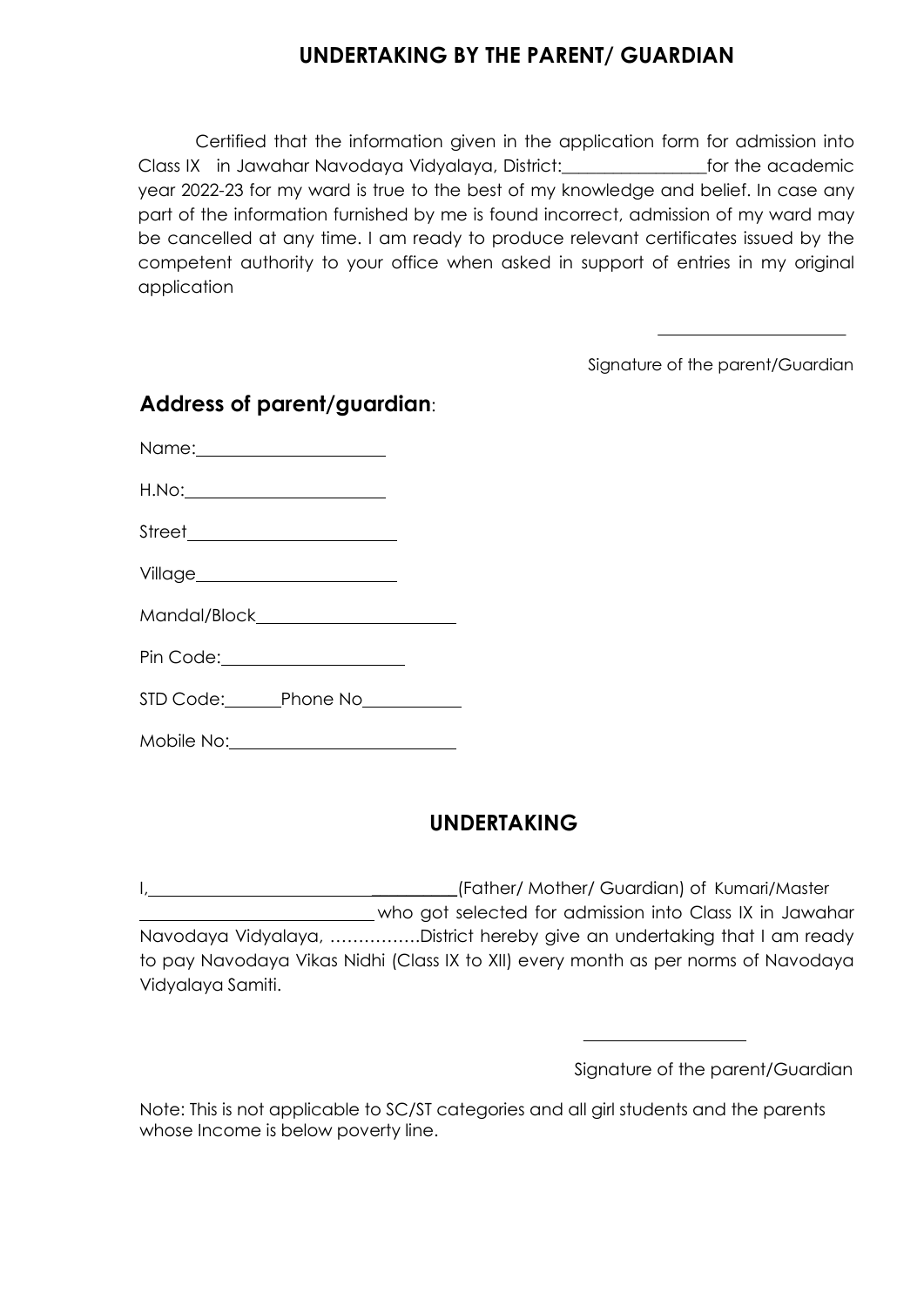# JAWAHAR NAVODAYA VIDYALAYA: DISTRICT:\_

|     |                                                             | <b>MEDICAL FITNESS CERTIFICATE</b>                                                                                    |  |
|-----|-------------------------------------------------------------|-----------------------------------------------------------------------------------------------------------------------|--|
| 01. | Name of the candidate                                       |                                                                                                                       |  |
| 02. | Father's name                                               | <u> 1989 - Johann Barn, amerikansk politiker (</u>                                                                    |  |
| 03. | Address:                                                    | <u> 1989 - Johann Harry Harry Harry Harry Harry Harry Harry Harry Harry Harry Harry Harry Harry Harry Harry Harry</u> |  |
|     |                                                             |                                                                                                                       |  |
|     |                                                             |                                                                                                                       |  |
|     |                                                             |                                                                                                                       |  |
| 04. | Date of birth                                               |                                                                                                                       |  |
| 05. | Height                                                      |                                                                                                                       |  |
| 06. | Weight                                                      |                                                                                                                       |  |
| 07. | Abdomen                                                     |                                                                                                                       |  |
| 08. | Chest                                                       |                                                                                                                       |  |
| 09. | Vision                                                      |                                                                                                                       |  |
| 10  | Ears                                                        |                                                                                                                       |  |
| 11. | Throat                                                      |                                                                                                                       |  |
| 12. | Locomotor system                                            |                                                                                                                       |  |
| 13. | State of vaccination                                        |                                                                                                                       |  |
| 14. | Skin                                                        |                                                                                                                       |  |
| 15  | <b>Blood Group</b>                                          |                                                                                                                       |  |
| 16  | Dental Hygiene                                              |                                                                                                                       |  |
| 17. | Remarks of Medical Officer: Recommended/not recommended for | admission/Recommended to C.M.O for<br>Verification if any.                                                            |  |

PHOTO OF THE STUDENT

CIVIL SURGEON

\_ \_\_ \_ \_ \_ \_ \_\_ \_ \_ \_ \_\_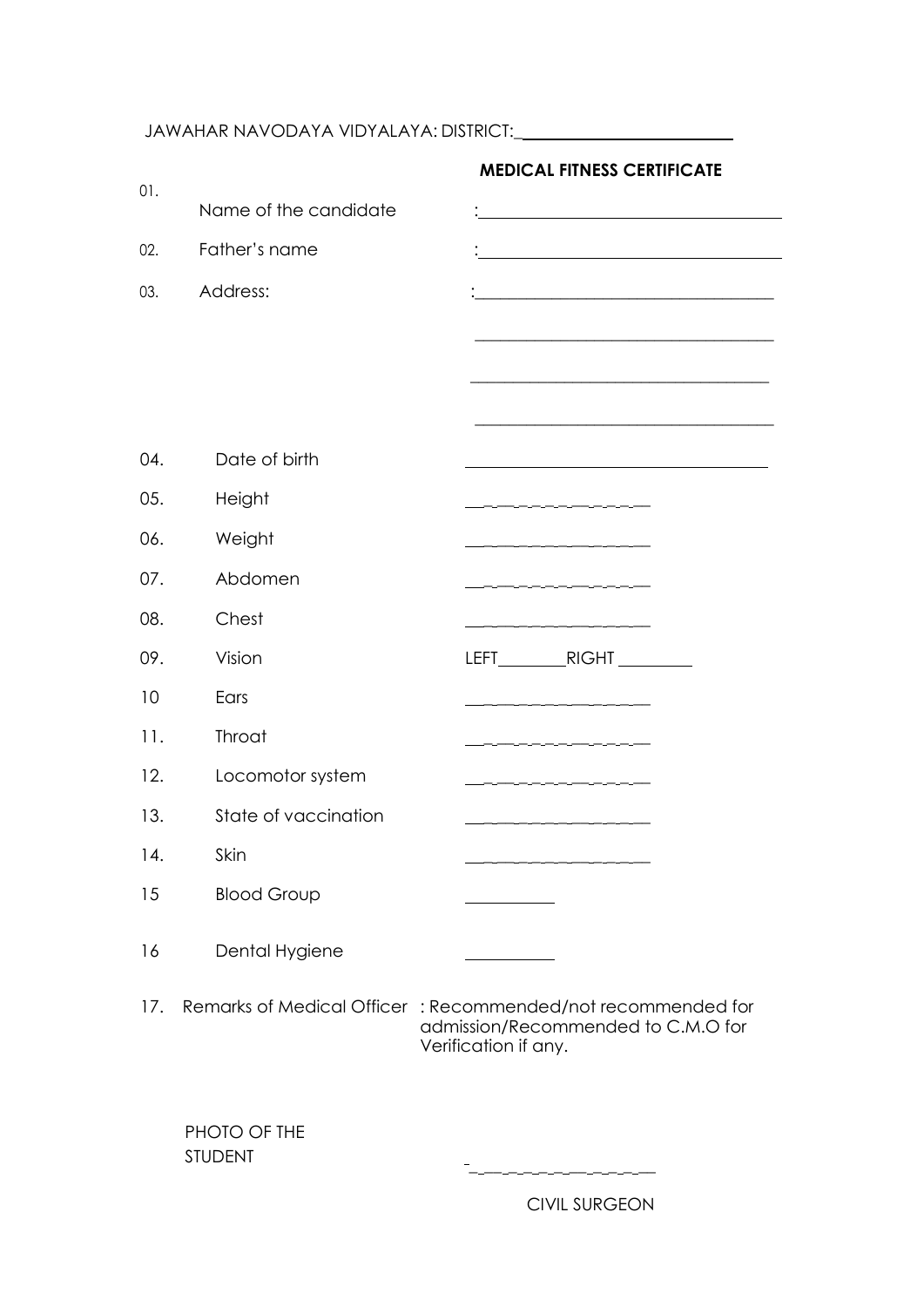## **MEDICAL ANTECEDENTS**

### **UNDERTAKING**

We, Shri. \_\_\_\_\_\_\_\_\_\_\_\_\_\_\_ (father) &Shrimati \_\_\_\_\_\_\_\_\_\_\_\_\_\_\_\_ (mother), the parents of Master/Miss \_\_\_\_\_\_\_\_\_\_\_\_\_\_\_\_\_\_\_\_\_\_\_\_ , do hereby declare that our ward doesn't suffer from any of the medical ailments listed below.

- 1. Head Injuries
- 2. Puo- Intermittent
- 3. CHD- Congenital Heart Disease
- 4. AA Acute appendicitis
- 5. Epliepsy Convulsions (Injury, Fever)
- 6. Blood Disorders (Sickle cell Anemeia, Haemophillia)
- 7. Communicable Diseases (TB, Hepatitis A & B)
- 8. Skin Disease.

We further declare that our ward Master/Miss \_\_\_\_\_\_\_\_\_\_\_\_ doesn't have any previous medical history which required/still requires prolonged or intermittent periods of medical confinement either in a hospital/nursing home or in our house.

Certified that the information furnished above is true to the best of our knowledge. Any wilful suppression or false informationon the medical antecedents revealed later, would make the admission of our ward invalid and liable for actions as deemed fit by the Vidyalaya and Navodaya Vidyalaya Samiti.

PLACE: FATHER'S SIGN DATE: NAME: MOTHER'S SIGN: NAME: ADDRESS: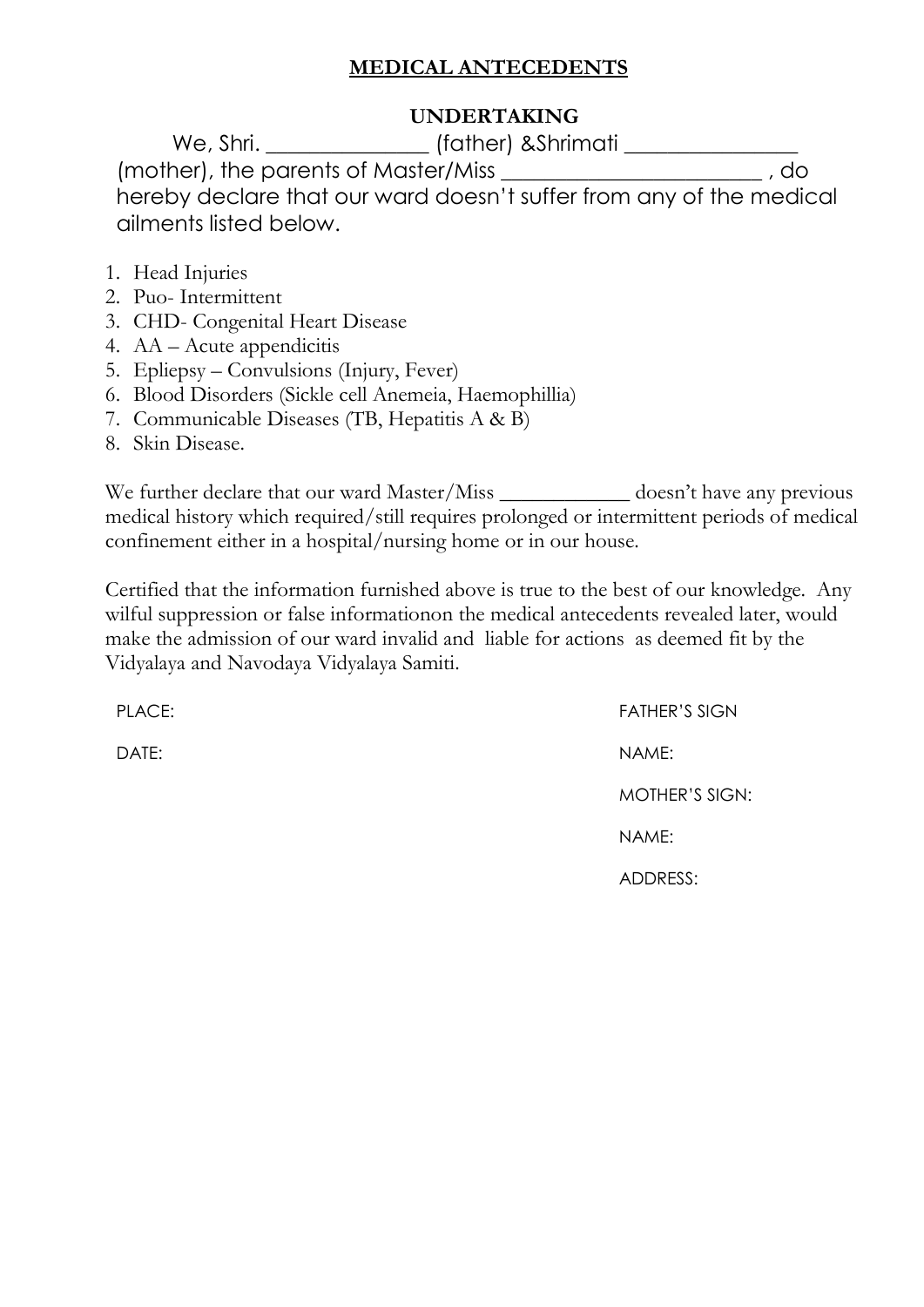### **DISABILITY CERTIFICATE**

If the candidate is Divyang (differently abled), he/she shall submit the certificate issued by the competent authority.

### **CATEGORY/COMMUNITY CERTIFICATE (OBC/SC/ST)**

Community certificate in the prescribed format from the competent authority is to be submitted by the candidate, wherever necessary.

### **RURAL CERTIFICATE**

(To be issued by the Revenue Officer of concerned Block)

| This is to certify that Master/Kumari                                                                                                                                                                                                                                                                     |                        |
|-----------------------------------------------------------------------------------------------------------------------------------------------------------------------------------------------------------------------------------------------------------------------------------------------------------|------------------------|
|                                                                                                                                                                                                                                                                                                           | studied class VIII     |
| $\ln$ $\frac{1}{2}$ $\ln$ $\frac{1}{2}$ $\ln$ $\frac{1}{2}$ $\ln$ $\frac{1}{2}$ $\ln$ $\frac{1}{2}$ $\ln$ $\frac{1}{2}$ $\ln$ $\frac{1}{2}$ $\ln$ $\frac{1}{2}$ $\ln$ $\frac{1}{2}$ $\ln$ $\frac{1}{2}$ $\ln$ $\frac{1}{2}$ $\ln$ $\frac{1}{2}$ $\ln$ $\frac{1}{2}$ $\ln$ $\frac{1}{2}$ $\ln$ $\frac{1}{$ | (Name of the school)   |
| of block                                                                                                                                                                                                                                                                                                  | and the school         |
| is located in the village                                                                                                                                                                                                                                                                                 | which belongs to rural |
| area of District___________<br>State                                                                                                                                                                                                                                                                      |                        |

(Signature of the Revenue Officer)

Block:

District.

Office Seal:

Dated: **Dated:**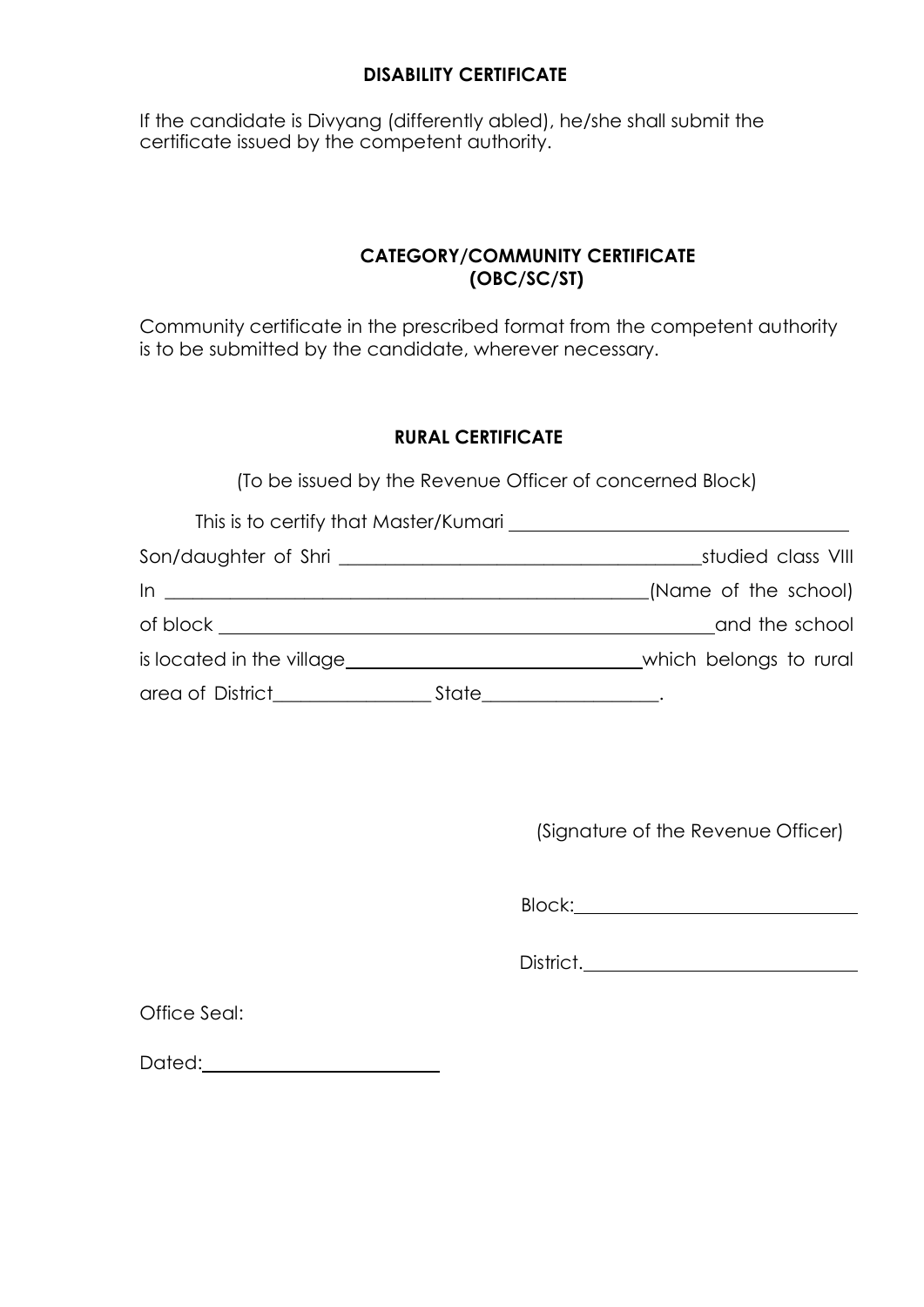### **RESIDENCE CERTIFICATE**

(To be furnished by the parents of the qualified children at the time of admission to JNVs)

|                           | As. |            |  | per Jawahar Navodaya Vidyalaya, District                                                                        |        |                    |      |  |
|---------------------------|-----|------------|--|-----------------------------------------------------------------------------------------------------------------|--------|--------------------|------|--|
| State                     |     | letter No: |  |                                                                                                                 | dated: | my.                | ward |  |
| Master/Kumari             |     |            |  | has qualified the entrance exam for admission to                                                                |        |                    |      |  |
| Class IX at JNV, District |     |            |  | , State in the state of the state of the state of the state of the state of the state of the state of the state |        | during the session |      |  |
| 2022-23                   |     |            |  |                                                                                                                 |        |                    |      |  |

I am residing along with my ward mentioned above at the following address:

**District** 

| Village: |  |  |
|----------|--|--|
|          |  |  |

Town: District: Letters and the set of the set of the set of the set of the set of the set of the set of the set of the set of the set of the set of the set of the set of the set of the set of the set of the set of the set of th

Pin Code:

\*The area of residence falls under the Rural /Urban area of the district Certified that the information furnished by me is true and no fact has been concealed.

Signature of the parent

Full name:

Address:

\*Applicable for the students who seek admission through the studies in NIOS.